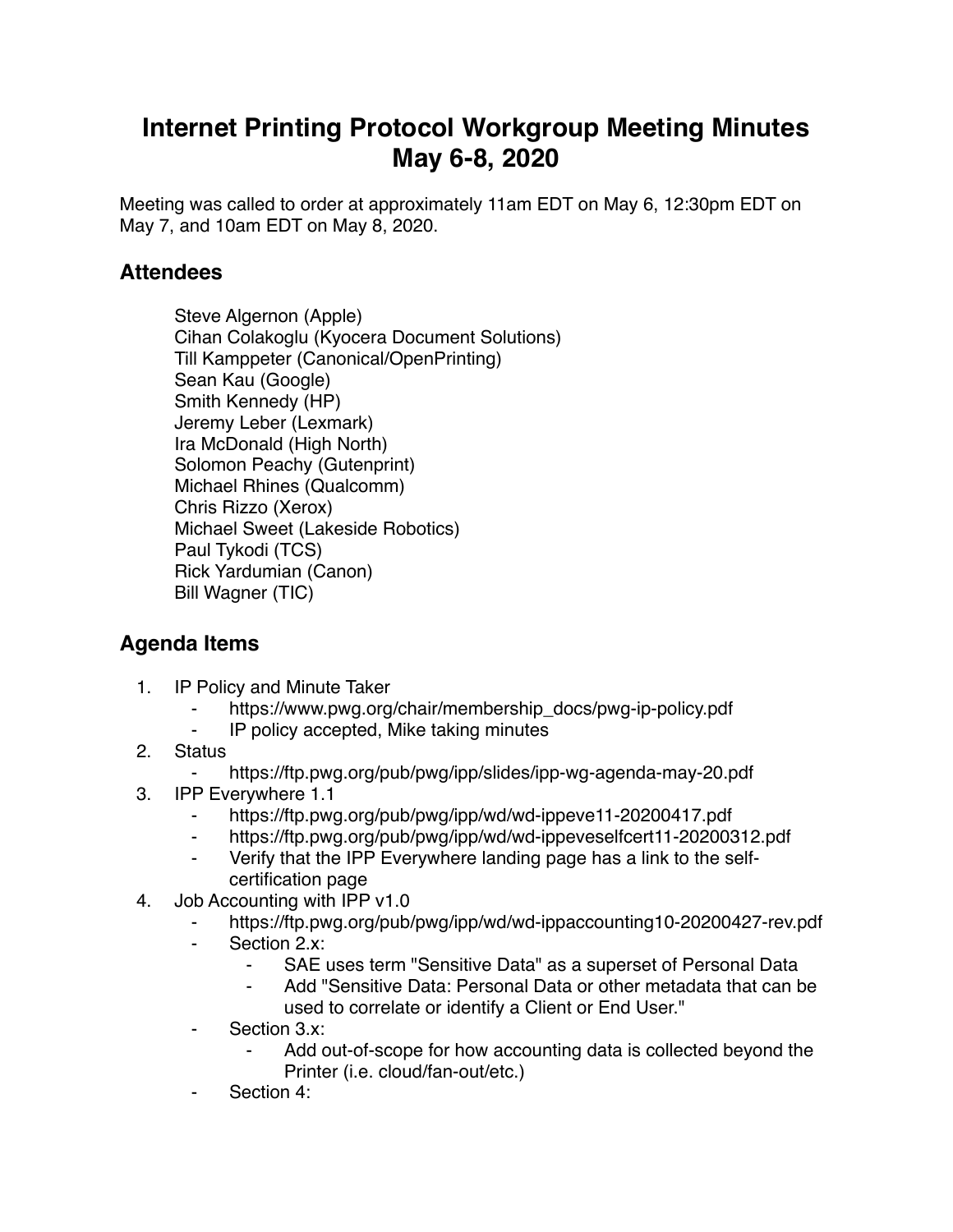- ⁃ "... is based on the following key principles:"
- ⁃ "Accuracy: All parties WILL supply ..."
- ⁃ "Confidentiality: All parties make best efforts to preserve the confidentiality of Personal Data"
- ⁃ "Consent: The Client obtains explicit consent from the End User to send Sensitive Data to the Printer, and the Printer is configured with a consent policy to accept and process Jobs from authorized End Users; and"
- ⁃ "Trust: All parties establish trust using standards and protocols."
- Q: Do we need to say "any" metadata?
	- A: Yes, the list of PII metadata regularly changes, sometimes easy to identify a person with things like User-Agent
	- Also laws and best practices change best to be conservative and require a printer to list everything it will collect
- Talk about relationship between a Client and a Printer, works with any configuration (direct, print server, cloud, etc.)
- Section 4.1:
	- "and ASSOCIATED metadata"
	- ⁃ "The validity of the Client NETWORK address ..."
	- "which can be used BY THE PRINTER ..." (move "by the Printer" to the middle of the sentence)
- Q: Do we allow unauthenticated job accounting?
	- $A \cdot Y$ es
- Q: Do we allow MUST/REQUIRED in a Best Practice?
	- ⁃ A: Yes
	- ⁃ We give document numbers to Requirements and Best Practices, and Requirements can have MUST/MUST NOT, so Best Practices should be able to as well
- Section 4.x: Replace conformance terms with declarative substitutes
- Section 4.4:
	- ⁃ Printer has to assume the End User has provided explicit consent
	- No way to prove that the End User has provided explicit consent
	- ⁃ "Fuzzy" trust that the Client is conforming to this best practice
- ⁃ Ira will provide informative references to IETF RATS and ITU X.1254 work for remote attestation/etc.
- ⁃ Section 4.5.:
	- ⁃ "provide a METHOD for a ..."
- Section 4.6:
	- ⁃ "Printers CAN AUTHENTICATE Client requests"
- Section 6.1: Update TLS reference
- ⁃ Section 6.1/6.2: Add reference to IPP Authentication Methods BP
- Section 6.3:
	- ⁃ SHOULD be collected and retained ONLY as necessary" (move only before "as necessary")
- ⁃ Section 6.5:
	- Move Authenticated Guest to terminology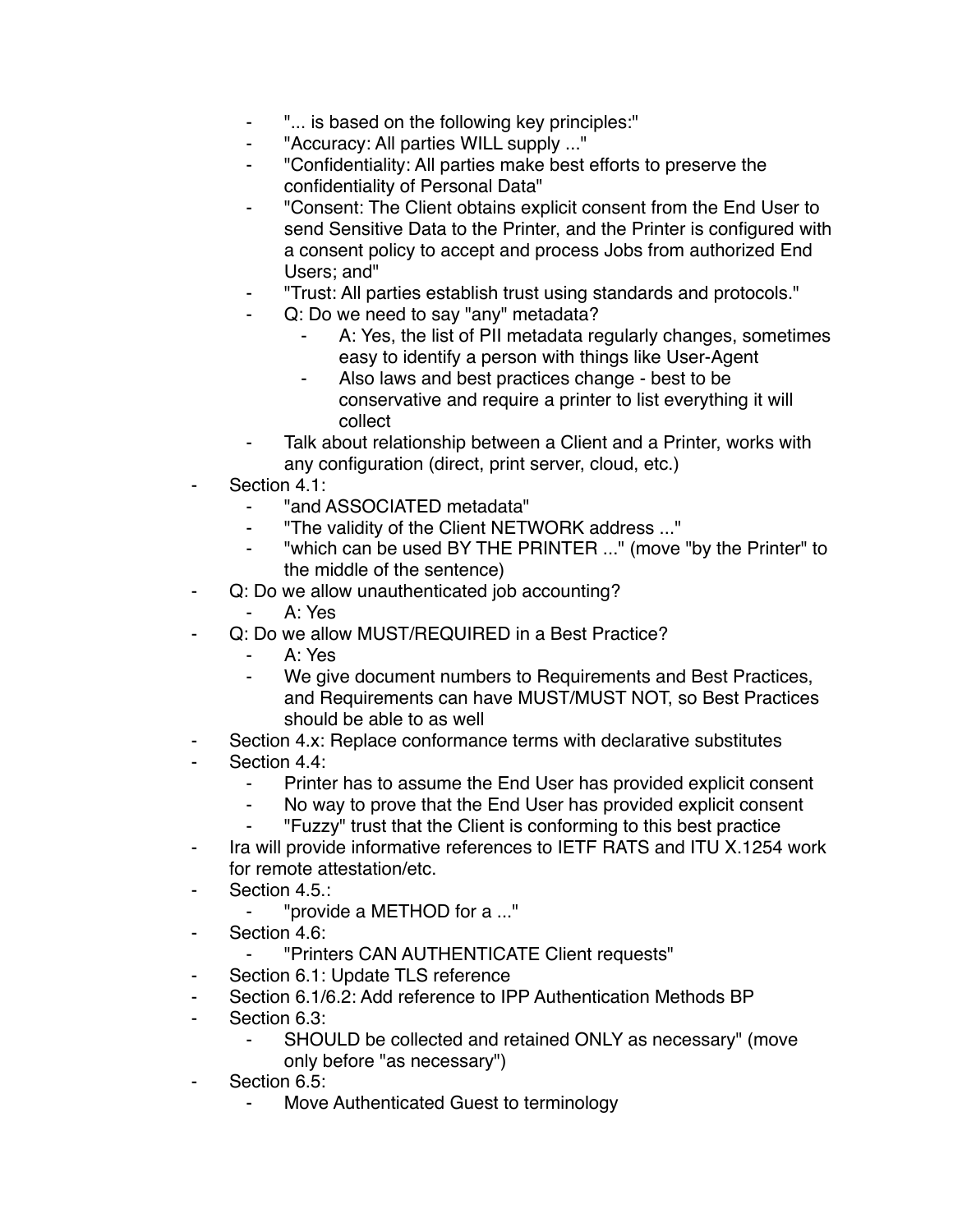- ⁃ "Truthiness"
- Section 7:
	- ⁃ "lists IPP attributes COMMONLY used ..."
	- Q: Maybe say something about "-actual" attributes?
		- Yes, but not here, add another section in Printer conformance - SHOULD support "xxx-actuals" spec (PWG 5100.8?)
- 5. IPP Enterprise Printing Extensions v2.0
	- https://ftp.pwg.org/pub/pwg/ipp/wd/wd-ippepx20-20200504-rev.pdf
	- Abstract and Section 1: "CONCEPTUAL features" or "HIGH-LEVEL features"
	- Section 2.2
		- PIN Printing: Add "PIN" after numerical password, drop "Some Printers only SUPPORT a numerical password repertoire."
		- Release Job: "until the Printer receives some RELEASE action such as ... to RELEASE the Job into the 'processing' STATE" (release instead input, drop comma, drop double quotes around release, single quotes around processing)
		- Release Printing: "to release the Jobs into the 'processing' state.", "can be hosted on a Physical or Logical Device such as ..."
	- Section 2.4:
		- ⁃ Job Creation Operation (capitalize):
			- "An IPP operation that creates a Job object, i.e. Create-Job,
			- Print-Job, and Print-URI [STD92]."
		- ⁃ Job Submission Operation:
			- ⁃ "An IPP operation creates Jobs and Documents, i.e., Create-Job, Print-Job, Print-URI, Send-Document, and Send-URI [STD92]."
		- ⁃ Production Printer: Check against definition in IPP 2.0, 2.1, and 2.2, do we need it?
			- ⁃ Maybe definition of Enterprise Printer from 5100.12?
		- Password Release Job: "A Job" (not "the" Job)
		- ⁃ Precedence: Remove
	- Section  $2.5^\circ$ 
		- **Italicize PIN**
	- Section 3.1:
		- ⁃ "Protected Job" should be "Release Job"
	- Section 3.2.x:
		- Update titles
		- ⁃ "Releasing a Job using X" for the "protect" use cases
		- ⁃ Focus on actions, not a feature description
		- ⁃ Maybe UML diagrams can be in an appendix
	- Section 3.4:
		- ⁃ 3: add "and" at the end
		- ⁃ 4: "on its control panel or embedded web interface"
	- Section 3.5:
		- Use template text for initial sentence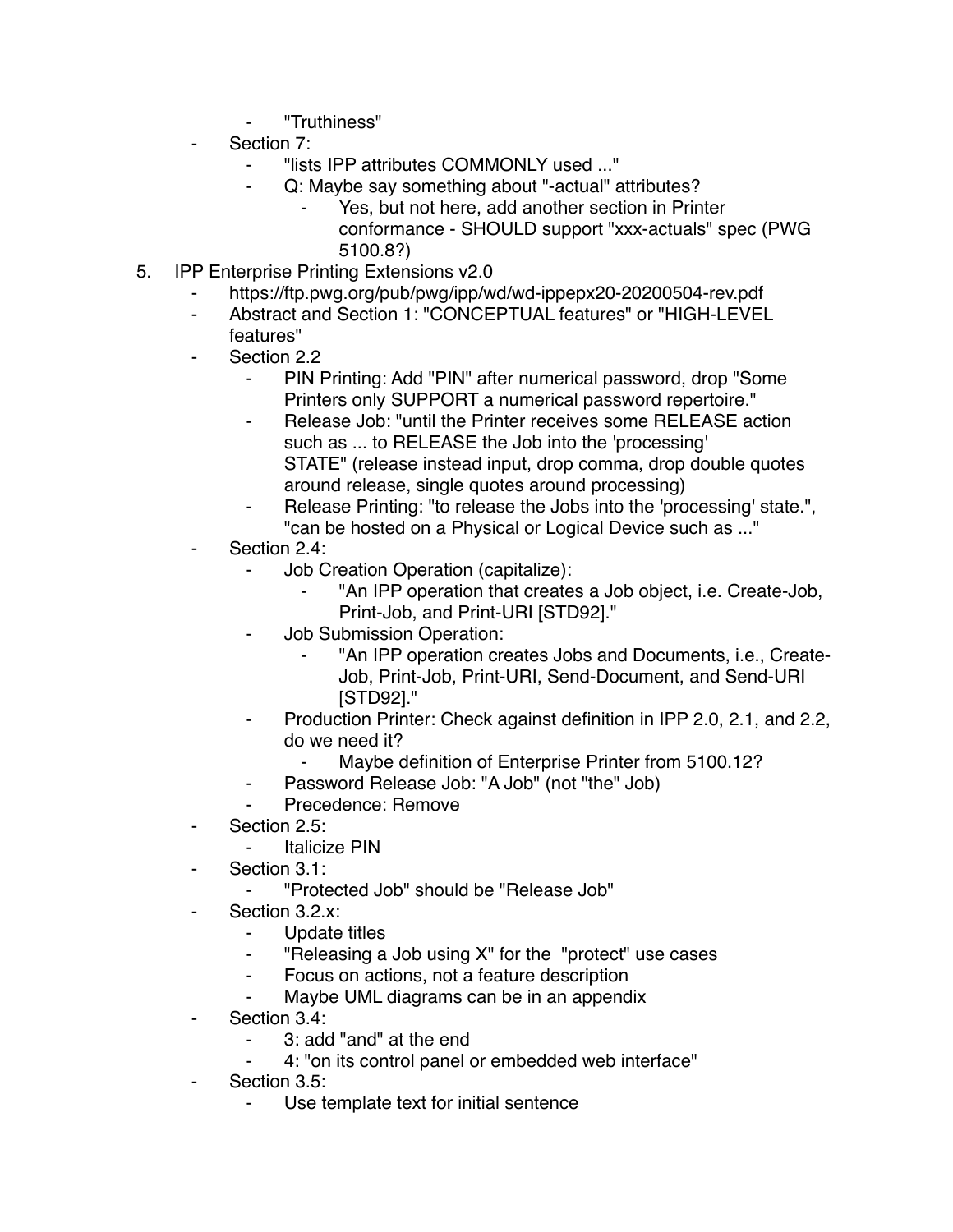- ⁃ 3: End User, mention the high-level "Print Policy" feature name
- ⁃ 4-6: attributes and values
- ⁃ Add IANA boilerplate from template
- Don't forget the "and" at the end of the second-to-last item
- Section 4:
	- Title: "IPP Model for Enterprise Printing"
	- ⁃ Add Print Policy to the list of conceptual features.
	- ⁃ Drop second sentence and figure 3
	- Mike will try refactoring figure 3 to match the visual layout of Figure 3 from RFC 8011
- Section 4.1:
	- ⁃ "Clients can request that a Printer ..." in first sentence
	- ⁃ "Release Action" instead of "USER input used ..."
	- ⁃ Spell out "3", "Release Action", separate with commas, User AUTHORIZATION
	- ⁃ "Release Action" instead of "release method"
		- ⁃ Maybe add Release Action to defined terms?
	- ⁃ Switch to declarative language: A Client specifies one Release Action in a Job Creation request. If more than one Release Action is specified, the Printer rejects the Job Creation request."
		- Make sure conformance language is retained in the attribute/ value definitions
	- Add "job-release-action (type2 keyword)" operation and Job Status attributes:
		- ⁃ 'button-press'
		- ⁃ 'owner-authorized'
		- ⁃ 'password' (implied by "job-password")
		- Comes along for the ride when the Job is copied
		- Include semantics for Job Creation requests: operation attribute is copied to the Job Status attribute of the same name
	- ⁃ List all of the allowed initial states
	- Line 536: "IF processing will result" (instead of "when")
	- ⁃ Line 539: Drop comma before "unless the Release Job", or turn the sentence around
	- Move feature interactions to a separate section outside of 4.x (less) confusing, can have conformance language then as well)
	- Decouple job-state from Job Release:
		- job-state-reasons provides the Release state information
		- ⁃ While 1.0 says job-password holds a job, subsequent implementation experience shows that processing a job is also a valid implementation semantic - any job-state is OK for job-password
		- Also valid for a Printer to hold a job that has a release action
- ⁃ Section 4.x: Use declarative language
- Global: "XXX operation request" can just be "XXX request", same for response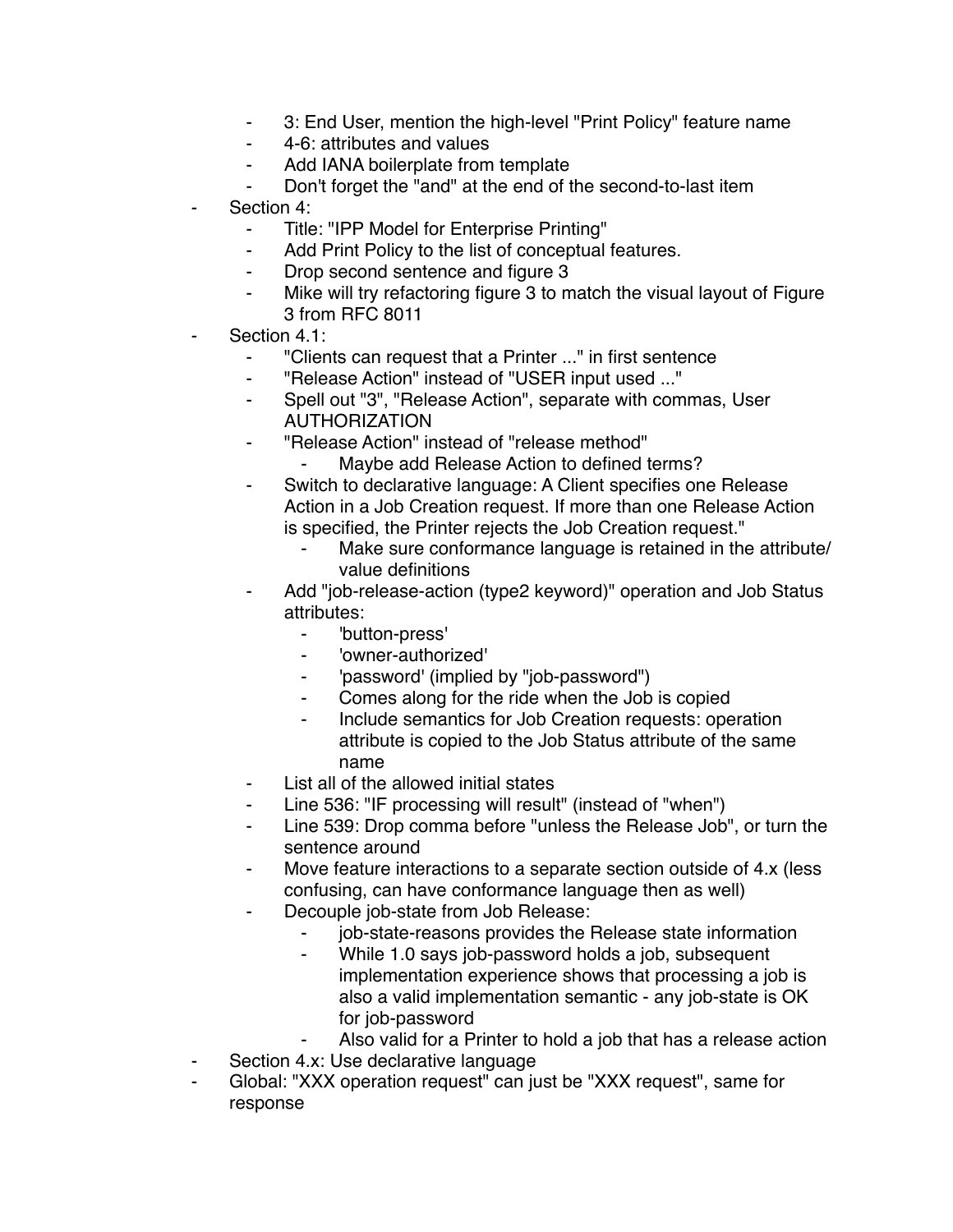- Global: Make sure that defined terms are actually used.
- ⁃ Global: Make sure "Protected Job" is renamed to "Release Job" throughout
- Stopped in section 4.1
- 6. IPP Production Printing Extensions v2.0
	- https://ftp.pwg.org/pub/pwg/ipp/wd/wd-ippppx20-20200429-rev.pdf
	- ⁃ Section 5.1.3:
		- Q: What about combining banner with tile?
			- A: No common, vendors can extend, clients can format as well
		- Q: What's the value of doing this in the printer?
			- A: Puts common functionality in the Printer or print service so that all Clients don't have to do it
		- Add a quick note about vendor extensions (reference STD92)
- 7. IPP Driverless Printing Extensions v2.0
	- https://ftp.pwg.org/pub/pwg/ipp/wd/wd-ippnodriver20-20200204-rev.pdf
	- ⁃ print-quality-col
		- Q: Does Client do anything different based on print-quality/printcolor-mode?
			- ⁃ A: Yes
			- ⁃ print-color-mode='monochrome' usually means Client sends grayscale raster
			- print-quality='draft' usually means Client sends lower resolution raster
		- ⁃ Q: Could clients send arbitrary print-quality-col values?
			- A: Yes, anything that is listed in a -supported attribute
			- ⁃ Printer can reject or ignore combinations that don't make sense
			- ⁃ IPP is always about best effort, not process declaration
		- Q: Should this be in production printing, or strip out the complexity?
		- Q: Is this necessary for common printers?
			- A: Yes, every inkjet printer and common office printers offer vendor-specific color/quality modes, no standard way to express it in IPP
		- ⁃ Q: Should these be separate attributes?
			- A: No, years of experience shows that separate attributes for related intent is hard to maintain/scale
		- Mixing of use cases makes it hard to express
		- Do we replace existing attributes?
			- No.
			- Not a simple replacement (like media with media-col or finishings with finishings-col)
			- print-quality/print-color-mode/print-rendering-intent/printerresolution
		- HP just wanted printer-specific enums
			- but they mean nothing to Clients
		- Simplify for NODRIVER, put additional members in other specs?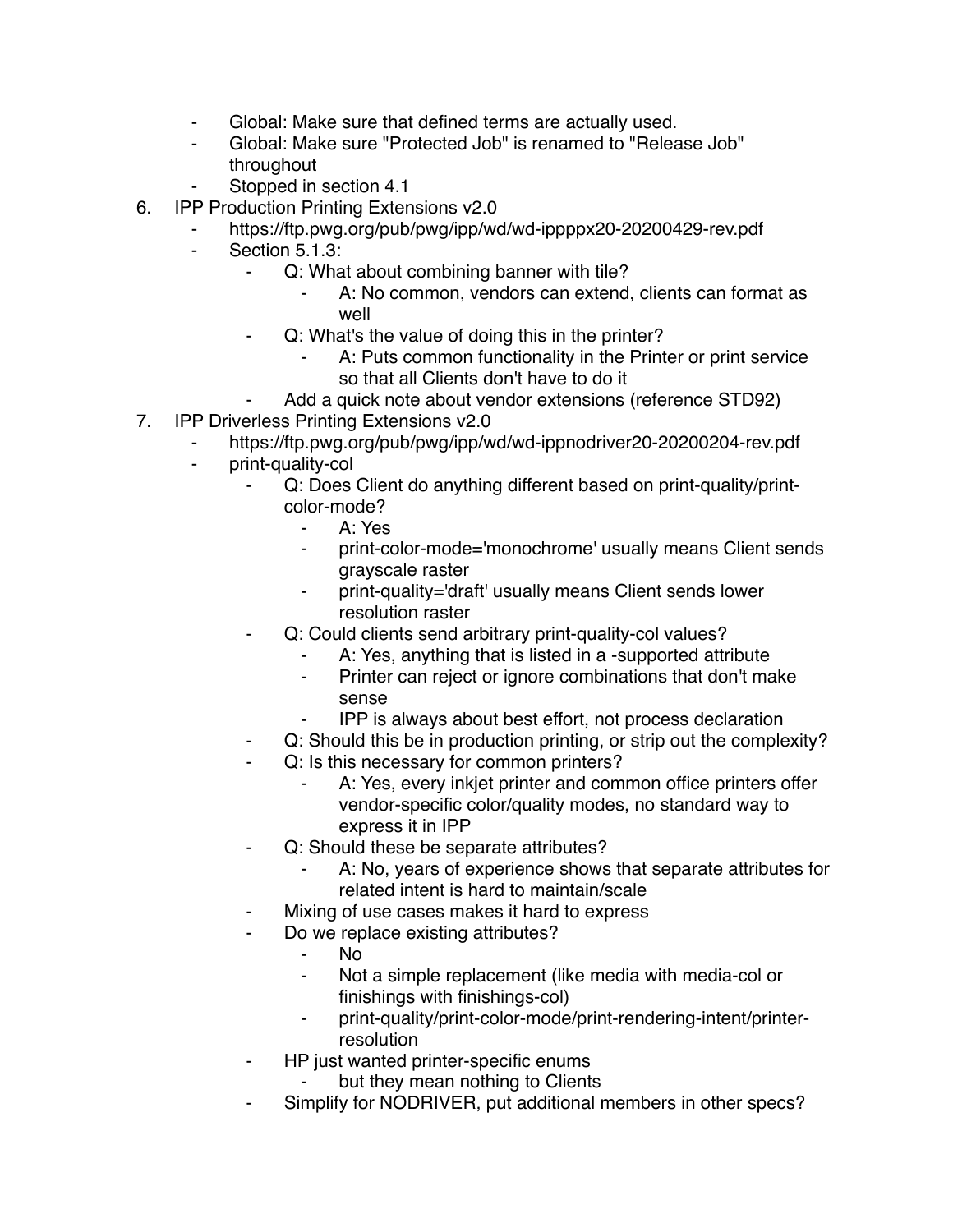- ⁃ Keep:
	- quality-template (type2 keyword I name(MAX))
	- quality-percent (integer(-1:100)) with -1 meaning "not in a continuous range"
- ⁃ For IPP 3D: "quality-dimensional-accuracy" and "quality-strength"
- print-quality-col-database (1setOf collection): List of standard "printquality-col" templates
- print-quality-col-supported (1setOf keyword): List of supported member attributes
- quality-template-supported (1setOf (type2 keyword I name(MAX)): List of supported template names
- ⁃ quality-percent-supported (integer(1:100)): Number of supported quality-percent values (granularity)
- quality-percent is most useful for ordering templates from a given printer, not useful between printers
	- Client/User needs some point of reference why to choose one quality over another?
- Vendor terminology can be confusing what does "Economode" mean, for example
	- Tooltip/help extensions in strings files helps for this
- ⁃ Do we want a quality priority?
	- ⁃ Speed
		- print-speed for label printers, could be used for others
		- Resources (ink/toner/etc.)
			- print-color-mode
	- ⁃ Quality/resolution/shading/color reproduction
		- print-content-optimize can help for
- Smith: print-quality-hints-supported was a way to report all attributes (including vendor extensions) related to print quality
- Next steps:
	- ⁃ Remove print-quality enum extensions
	- ⁃ Add RECOMMENDED print-quality-col with only qualitytemplate and quality-percent (0-100)
		- ⁃ Leave -1 (out of range) off to the side and decide if it is needed later
	- Add print-quality-col-database/-supported, quality-templatesupported, quality-percent-supported as above
- ⁃ Ira: More important to get basic solution out now in NODRIVER, we can extend in the future
- Ira: Add "quality-info (text)" member?
	- Smith: Redundant with strings files?
	- ⁃ Ira: But tooltip strings are single-line?
	- Smith: Think about it
- 8. 3D Printing Liaisons and Guidance
	- All trying to get process documentation/status and reproducible/reliable/ quality output
	- Different vertical markets (concrete/manufacturing/medical/etc.) moving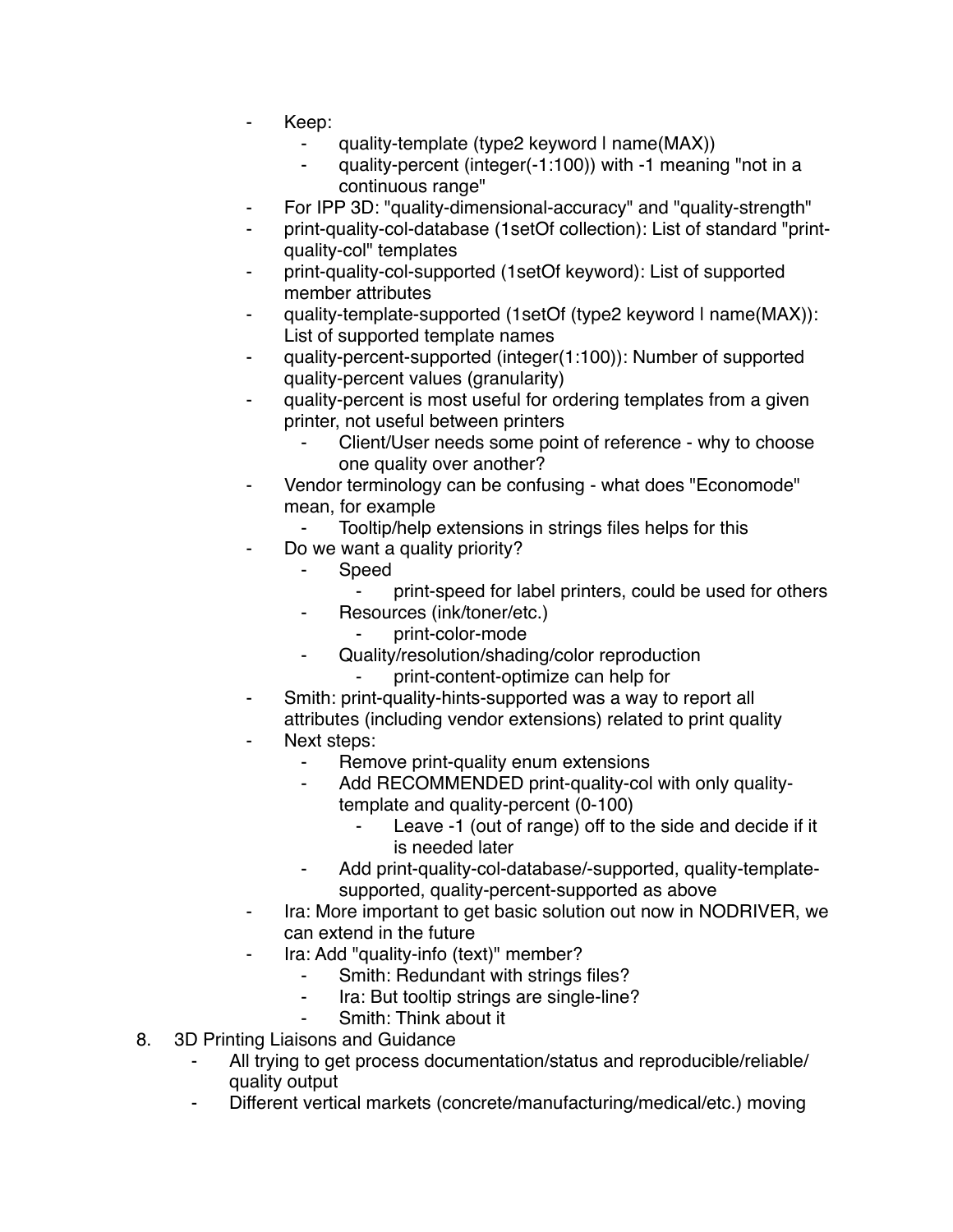forward at different speeds

- RAPID tried an all-virtual "marathon" Digital Additive Manufacturing Marathon 26 hour show last week
	- Paul presented and listened
	- ⁃ Link3D was a sponsor
		- Software developer trying to create a generic 3D printing client
		- Simplify orchestration of whole process
		- Noted lack of standardization of file formats / protocols for MES
			- MES = Manufacturing Execution System
		- ⁃ Mentioned various standards orgs doing work (not PWG)
		- Different materials/steps/processes/etc. per vertical
			- Think they need different standards for each vertical vs. common base standards with extensions for each vertical (IPP/PWG focus)
		- PWG seems to be "invisible" to other groups
	- Need to address this!
- Q: How to improve PWG visibility?
	- Mike: Need to show each vertical how the PWG SM applies to their processes/standards, then show how the same core can apply to other verticals
	- Right now we don't have that information
- Paul will send link to MT-Connect organization/standards
	- Do a good job of describing protocols/features/standards
	- Focused on a collection of special-purpose machines on a manufacturing line
- Q: Are the diagrams/presentations publicly available?
	- A: Paul will ask, presentations were provided on YouTube
- Q: Is the push-back on standards vendor-related?
	- A: Not directly, manufacturers of machinery are often using other vendor's software
- Q: If vendors adopted IPP, what would the likelihood of having IPP Clients?
	- ⁃ A: Depends on what IPP will provide them
	- ⁃ Current protocols/interfaces don't necessarily provide usage/status info
	- What information is available is usually device/vendor-specific
	- Everything is custom
	- Value add is to normalize/standardize the interface and information, which will allow for generic clients for all kinds of equipment
- Perceived IPP 3D "shortcomings":
	- "materials-col": How to standardize material types (using the current naming convention)
		- Need specific examples, but we have a convention for it ("org\_reference")
	- Concrete speed, throughput, and thickness are key to